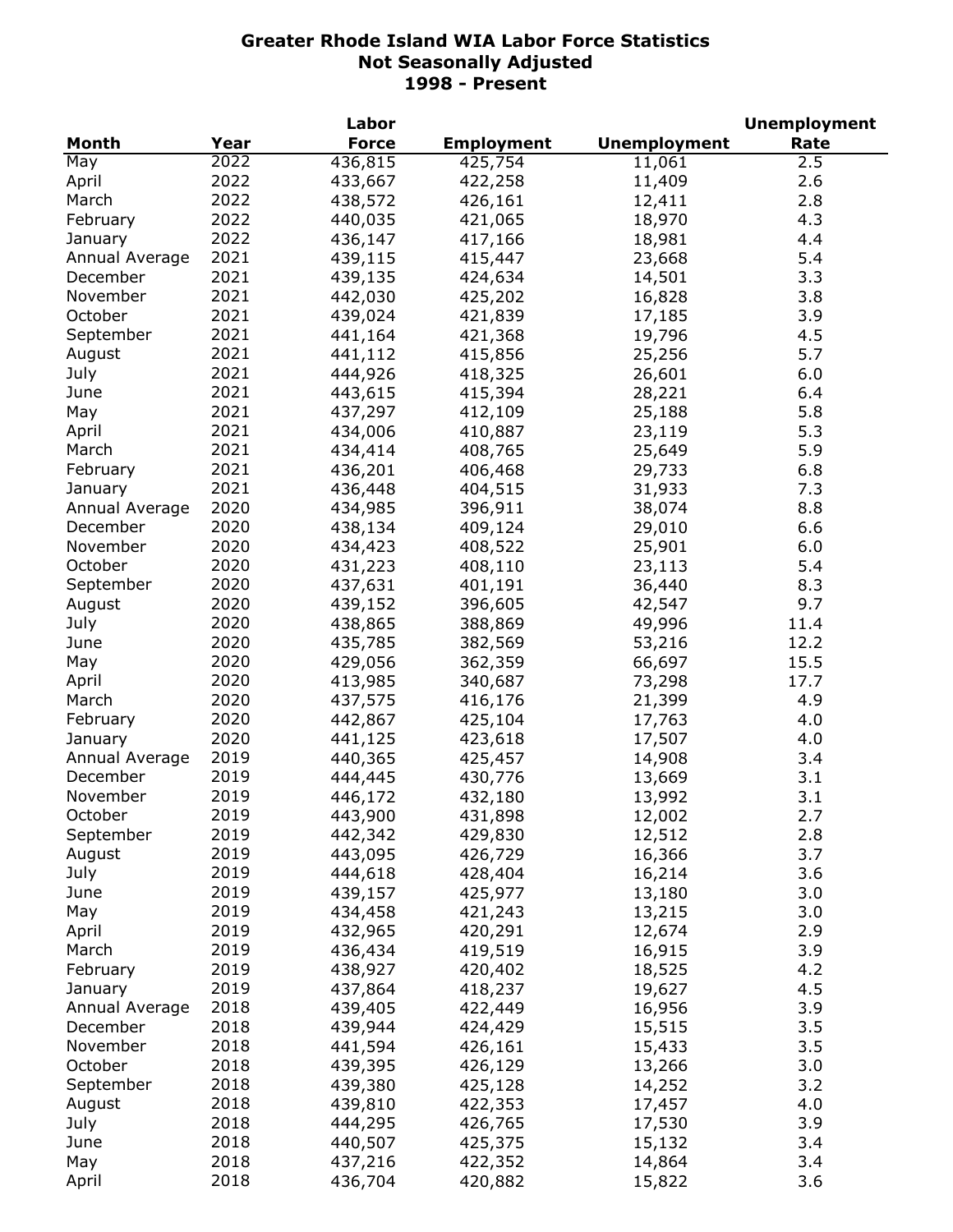|                |      | Labor        |                   |                     | <b>Unemployment</b> |
|----------------|------|--------------|-------------------|---------------------|---------------------|
| Month          | Year | <b>Force</b> | <b>Employment</b> | <b>Unemployment</b> | Rate                |
| March          | 2018 | 437,853      | 418,306           | 19,547              | 4.5                 |
| February       | 2018 | 440,082      | 417,666           | 22,416              | 5.1                 |
| January        | 2018 | 436,087      | 413,845           | 22,242              | 5.1                 |
| Annual Average | 2017 | 437,010      | 418,061           | 18,949              | 4.3                 |
| December       | 2017 | 438,488      | 420,358           | 18,130              | 4.1                 |
| November       | 2017 | 439,915      | 421,020           | 18,895              | 4.3                 |
| October        | 2017 | 437,324      | 420,729           | 16,595              | 3.8                 |
| September      | 2017 | 438,898      | 421,971           | 16,927              | 3.9                 |
| August         | 2017 | 438,229      | 418,300           | 19,929              | 4.5                 |
| July           | 2017 | 440,529      | 420,606           | 19,923              | 4.5                 |
| June           | 2017 | 437,431      | 420,235           | 17,196              | 3.9                 |
| May            | 2017 | 433,074      | 416,522           | 16,552              | 3.8                 |
| April          | 2017 | 433,572      | 416,751           | 16,821              | 3.9                 |
| March          | 2017 | 435,511      | 415,204           | 20,307              | 4.7                 |
| February       | 2017 | 436,493      | 413,675           | 22,818              | 5.2                 |
| January        | 2017 | 434,654      | 411,358           | 23,296              | 5.4                 |
| Annual Average | 2016 | 425,706      | 404,342           | 21,364              | 5.0                 |
| December       | 2016 | 426,690      | 408,379           | 18,311              | 4.3                 |
| November       | 2016 |              |                   |                     |                     |
|                |      | 427,742      | 409,086           | 18,656              | 4.4                 |
| October        | 2016 | 426,460      | 408,047           | 18,413              | 4.3                 |
| September      | 2016 | 425,354      | 405,690           | 19,664              | 4.6                 |
| August         | 2016 | 427,854      | 405,504           | 22,350              | 5.2                 |
| July           | 2016 | 430,287      | 407,615           | 22,672              | 5.3                 |
| June           | 2016 | 427,709      | 407,178           | 20,531              | 4.8                 |
| May            | 2016 | 422,100      | 401,819           | 20,281              | 4.8                 |
| April          | 2016 | 423,025      | 402,341           | 20,684              | 4.9                 |
| March          | 2016 | 424,239      | 400,539           | 23,700              | 5.6                 |
| February       | 2016 | 424,676      | 399,199           | 25,477              | 6.0                 |
| January        | 2016 | 422,337      | 396,703           | 25,634              | 6.1                 |
| Annual Average | 2015 | 427,188      | 402,250           | 24,938              | 5.8                 |
| December       | 2015 | 426,396      | 404,390           | 22,006              | 5.2                 |
| November       | 2015 | 426,669      | 403,940           | 22,729              | 5.3                 |
| October        | 2015 | 425,048      | 403,985           | 21,063              | 5.0                 |
| September      | 2015 | 423,449      | 402,382           | 21,067              | 5.0                 |
| August         | 2015 | 427,703      | 403,217           | 24,486              | 5.7                 |
| July           | 2015 | 430,543      | 405,118           | 25,425              | 5.9                 |
| June           | 2015 | 429,433      | 405,636           | 23,797              | 5.5                 |
| May            | 2015 | 427,367      | 402,251           | 25,116              | 5.9                 |
| April          | 2015 | 425,656      | 401,681           | 23,975              | 5.6                 |
| March          | 2015 | 426,703      | 398,572           | 28,131              | 6.6                 |
| February       | 2015 | 429,008      | 398,807           | 30,201              | 7.0                 |
| January        | 2015 | 428,278      | 397,021           | 31,257              | 7.3                 |
| Annual Average | 2014 | 427,976      | 395,742           | 32,234              | 7.5                 |
| December       | 2014 | 428,368      | 402,197           | 26,171              | 6.1                 |
| November       | 2014 | 429,525      | 401,634           | 27,891              | 6.5                 |
| October        | 2014 | 428,687      | 402,044           | 26,643              | 6.2                 |
| September      | 2014 | 426,741      | 398,335           | 28,406              | 6.7                 |
| August         | 2014 | 430,646      | 398,351           | 32,295              | 7.5                 |
|                | 2014 |              |                   |                     | 7.6                 |
| July           |      | 432,342      | 399,300           | 33,042              |                     |
| June           | 2014 | 429,357      | 399,429           | 29,928              | 7.0                 |
| May            | 2014 | 424,887      | 393,139           | 31,748              | 7.5                 |
| April          | 2014 | 423,576      | 391,918           | 31,658              | 7.5                 |
| March          | 2014 | 426,819      | 388,956           | 37,863              | 8.9                 |
| February       | 2014 | 428,372      | 388,230           | 40,142              | 9.4                 |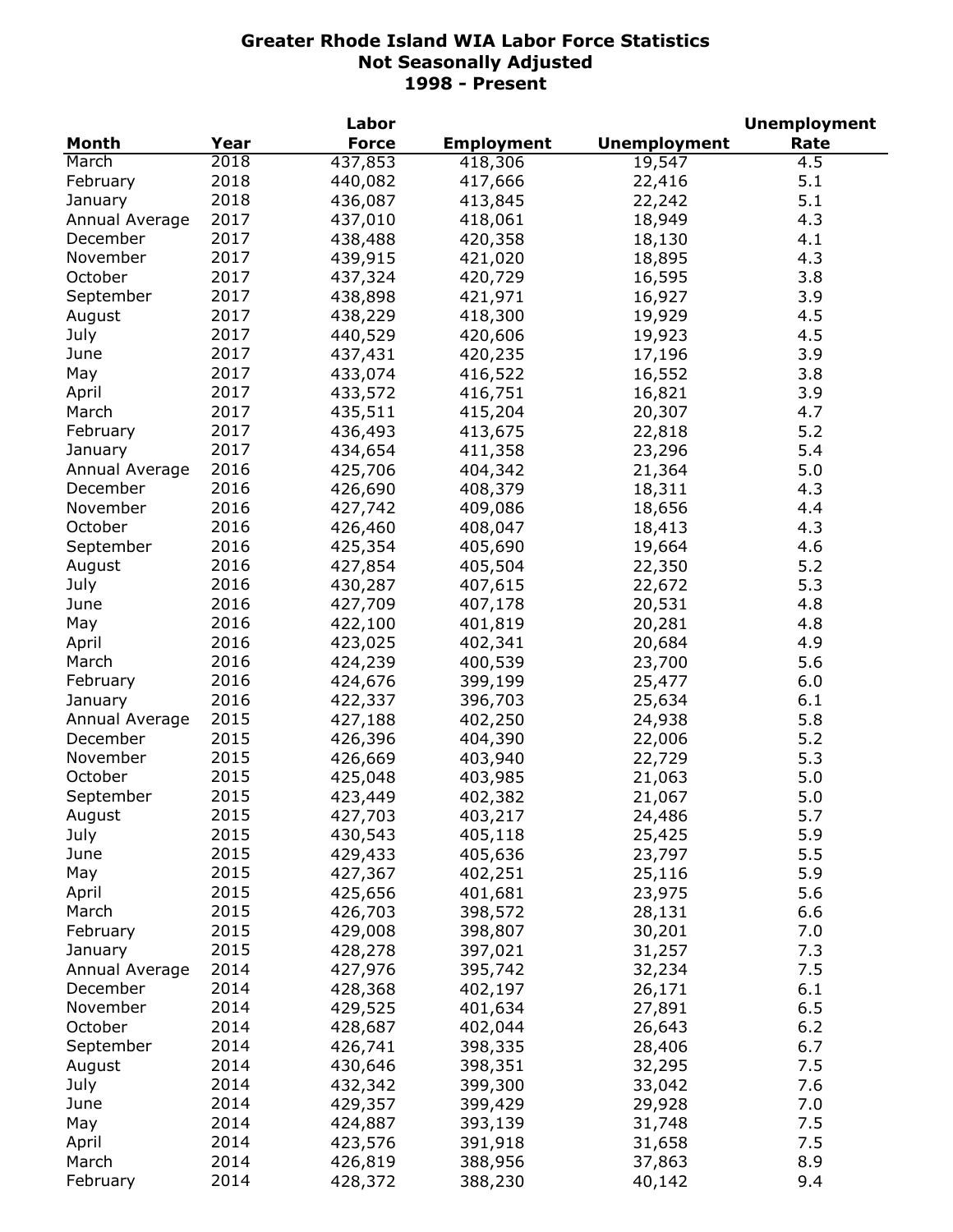|                |      | Labor        |                   |                     | <b>Unemployment</b> |
|----------------|------|--------------|-------------------|---------------------|---------------------|
| Month          | Year | <b>Force</b> | <b>Employment</b> | <b>Unemployment</b> | Rate                |
| January        | 2014 | 426,386      | 385,369           | 41,017              | 9.6                 |
| Annual Average | 2013 | 430,075      | 390,242           | 39,833              | 9.3                 |
| December       | 2013 | 428,684      | 391,811           | 36,873              | 8.6                 |
| November       | 2013 | 431,251      | 393,173           | 38,078              | 8.8                 |
| October        | 2013 | 429,206      | 391,340           | 37,866              | 8.8                 |
| September      | 2013 | 429,429      | 391,413           | 38,016              | 8.9                 |
| August         | 2013 | 431,639      | 390,794           | 40,845              | 9.5                 |
| July           | 2013 | 434,430      | 393,307           | 41,123              | 9.5                 |
| June           | 2013 | 432,392      | 393,735           | 38,657              | 8.9                 |
| May            | 2013 | 427,177      | 388,630           | 38,547              | 9.0                 |
| April          | 2013 | 426,316      | 388,482           | 37,834              | 8.9                 |
| March          | 2013 | 426,981      | 386,163           | 40,818              | 9.6                 |
| February       | 2013 | 431,395      | 387,784           | 43,611              | 10.1                |
| January        | 2013 | 432,004      | 386,273           | 45,731              | 10.6                |
| Annual Average | 2012 | 430,890      | 387,801           | 43,089              | 10.0                |
| December       | 2012 | 434,666      | 394,648           | 40,018              | 9.2                 |
| November       | 2012 | 434,081      | 394,198           | 39,883              | 9.2                 |
| October        | 2012 | 435,601      | 395,888           | 39,713              | 9.1                 |
| September      | 2012 | 432,568      | 392,812           | 39,756              | 9.2                 |
| August         | 2012 | 433,583      | 390,140           | 43,443              | 10.0                |
| July           | 2012 | 435,258      | 390,098           | 45,160              | 10.4                |
| June           | 2012 |              | 389,825           | 42,018              | 9.7                 |
|                | 2012 | 431,843      |                   |                     |                     |
| May            |      | 427,175      | 385,366           | 41,809              | 9.8                 |
| April          | 2012 | 423,993      | 382,668           | 41,325              | 9.7                 |
| March          | 2012 | 425,983      | 380,277           | 45,706              | 10.7                |
| February       | 2012 | 428,351      | 379,579           | 48,772              | 11.4                |
| January        | 2012 | 427,583      | 378,118           | 49,465              | 11.6                |
| Annual Average | 2011 | 432,294      | 385,799           | 46,495              | 10.8                |
| December       | 2011 | 431,875      | 386,688           | 45,187              | 10.5                |
| November       | 2011 | 432,894      | 388,088           | 44,806              | 10.4                |
| October        | 2011 | 431,888      | 387,636           | 44,252              | 10.2                |
| September      | 2011 | 430,369      | 385,828           | 44,541              | 10.3                |
| August         | 2011 | 432,827      | 386,722           | 46,105              | 10.7                |
| July           | 2011 | 433,959      | 387,217           | 46,742              | 10.8                |
| June           | 2011 | 432,907      | 388,880           | 44,027              | 10.2                |
| May            | 2011 | 429,230      | 384,945           | 44,285              | 10.3                |
| April          | 2011 | 429,742      | 385,409           | 44,333              | 10.3                |
| March          | 2011 | 432,244      | 383,123           | 49,121              | 11.4                |
| February       | 2011 | 433,912      | 382,350           | 51,562              | 11.9                |
| January        | 2011 | 435,678      | 382,698           | 52,980              | 12.2                |
| Annual Average | 2010 | 440,281      | 389,892           | 50,389              | 11.4                |
| December       | 2010 | 439,038      | 390,975           | 48,063              | 10.9                |
| November       | 2010 | 440,546      | 391,428           | 49,118              | 11.1                |
| October        | 2010 | 438,297      | 391,937           | 46,360              | 10.6                |
| September      | 2010 | 439,146      | 392,626           | 46,520              | 10.6                |
| August         | 2010 | 444,299      | 394,084           | 50,215              | 11.3                |
| July           | 2010 | 445,289      | 394,678           | 50,611              | 11.4                |
| June           | 2010 | 441,445      | 393,779           | 47,666              | 10.8                |
| May            | 2010 | 437,832      | 389,018           | 48,814              | 11.1                |
| April          | 2010 | 439,627      | 389,068           | 50,559              | 11.5                |
| March          | 2010 | 439,279      | 384,822           | 54,457              | 12.4                |
| February       | 2010 | 439,489      | 383,589           | 55,900              | 12.7                |
| January        | 2010 | 439,080      | 382,696           | 56,384              | 12.8                |
| Annual Average | 2009 | 448,841      | 399,288           | 49,553              | 11.0                |
| December       | 2009 | 447,529      | 397,536           | 49,993              | 11.2                |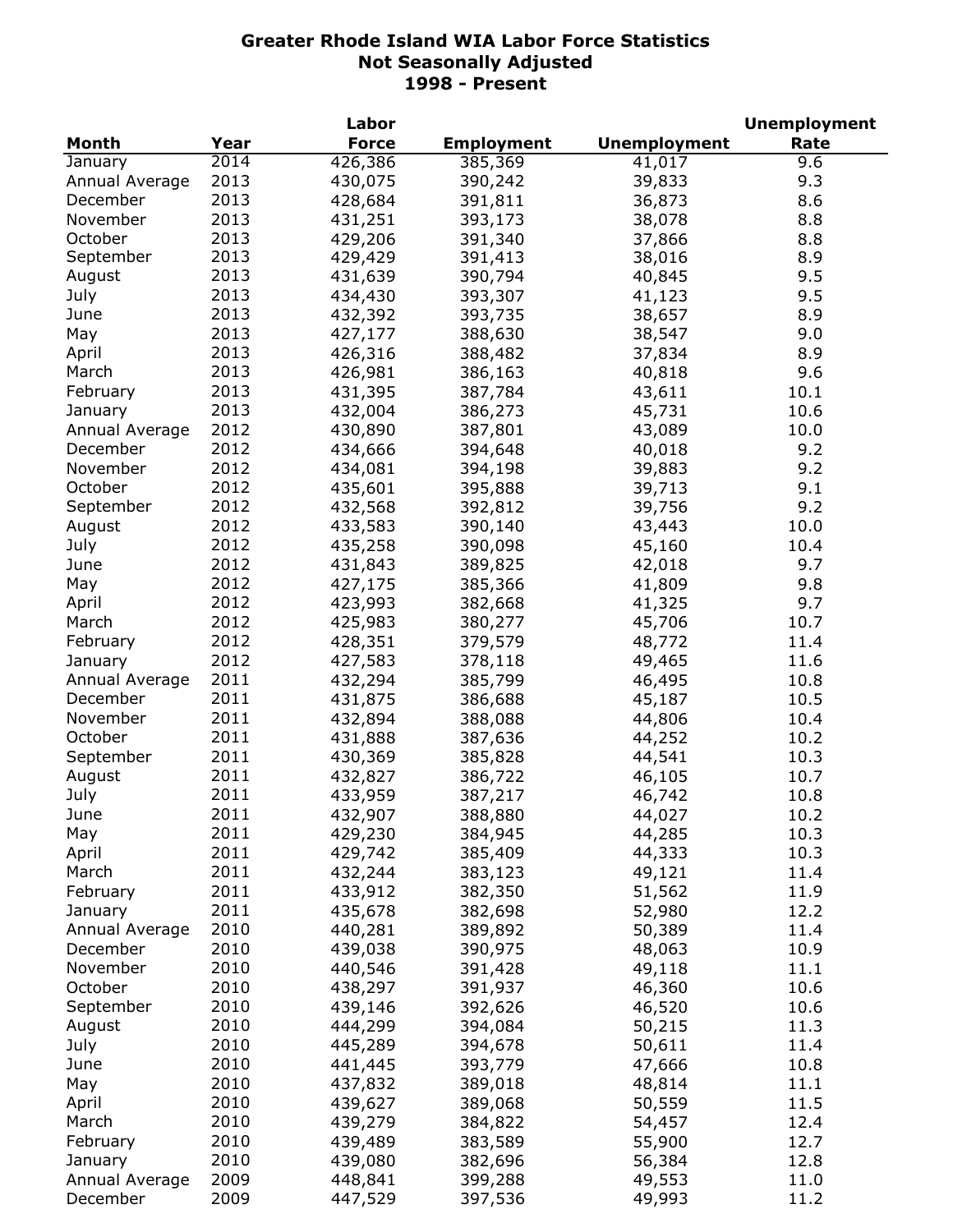|                |      | Labor        |                   |                     | <b>Unemployment</b> |
|----------------|------|--------------|-------------------|---------------------|---------------------|
| Month          | Year | <b>Force</b> | <b>Employment</b> | <b>Unemployment</b> | Rate                |
| November       | 2009 | 449,400      | 400,820           | 48,580              | 10.8                |
| October        | 2009 | 446,826      | 398,973           | 47,853              | 10.7                |
| September      | 2009 | 446,609      | 398,793           | 47,816              | 10.7                |
| August         | 2009 | 452,346      | 402,372           | 49,974              | 11.0                |
| July           | 2009 | 455,491      | 404,537           | 50,954              | 11.2                |
| June           | 2009 | 452,628      | 403,234           | 49,394              | 10.9                |
| May            | 2009 | 446,241      | 397,108           | 49,133              | 11.0                |
| April          | 2009 | 447,314      | 397,892           | 49,422              | 11.0                |
| March          | 2009 | 447,336      | 396,160           | 51,176              | 11.4                |
| February       | 2009 | 448,028      | 396,923           | 51,105              | 11.4                |
| January        | 2009 | 446,338      | 397,106           | 49,232              | 11.0                |
| Annual Average | 2008 | 447,025      | 414,421           | 32,604              | 7.3                 |
| December       | 2008 | 447,979      | 407,461           | 40,518              | 9.0                 |
| November       | 2008 | 448,491      | 411,705           | 36,786              | 8.2                 |
| October        | 2008 | 446,865      | 412,234           | 34,631              | 7.7                 |
| September      | 2008 | 446,110      | 412,949           | 33,161              | 7.4                 |
|                | 2008 | 449,825      | 414,559           | 35,266              | 7.8                 |
| August         | 2008 |              |                   |                     | 7.5                 |
| July           |      | 452,632      | 418,538           | 34,094              |                     |
| June           | 2008 | 449,215      | 418,978           | 30,237              | 6.7                 |
| May            | 2008 | 443,294      | 414,030           | 29,264              | 6.6                 |
| April          | 2008 | 443,145      | 416,557           | 26,588              | 6.0                 |
| March          | 2008 | 444,172      | 414,698           | 29,474              | 6.6                 |
| February       | 2008 | 444,655      | 414,586           | 30,069              | 6.8                 |
| January        | 2008 | 447,912      | 416,757           | 31,155              | 7.0                 |
| Annual Average | 2007 | 449,645      | 427,700           | 21,945              | 4.9                 |
| December       | 2007 | 451,007      | 426,092           | 24,915              | 5.5                 |
| November       | 2007 | 451,950      | 429,636           | 22,314              | 4.9                 |
| October        | 2007 | 449,544      | 428,786           | 20,758              | 4.6                 |
| September      | 2007 | 449,302      | 429,005           | 20,297              | 4.5                 |
| August         | 2007 | 450,263      | 428,209           | 22,054              | 4.9                 |
| July           | 2007 | 454,198      | 431,250           | 22,948              | 5.1                 |
| June           | 2007 | 451,805      | 431,991           | 19,814              | 4.4                 |
| May            | 2007 | 446,245      | 426,591           | 19,654              | 4.4                 |
| April          | 2007 | 445,571      | 425,481           | 20,090              | 4.5                 |
| March          | 2007 | 447,172      | 425,621           | 21,551              | 4.8                 |
| February       | 2007 | 448,677      | 424,830           | 23,847              | 5.3                 |
| January        | 2007 | 450,007      | 424,908           | 25,099              | 5.6                 |
| Annual Average | 2006 | 449,324      | 426,847           | 22,477              | 5.0                 |
| December       | 2006 | 452,430      | 432,317           | 20,113              | 4.4                 |
| November       | 2006 | 452,854      | 432,585           | 20,269              | 4.5                 |
| October        | 2006 | 450,512      | 431,773           | 18,739              | 4.2                 |
| September      | 2006 | 449,403      | 429,704           | 19,699              | 4.4                 |
| August         | 2006 | 452,744      | 429,720           | 23,024              | 5.1                 |
| July           | 2006 | 454,654      | 430,671           | 23,983              | 5.3                 |
| June           | 2006 | 451,977      | 429,976           | 22,001              | 4.9                 |
| May            | 2006 | 445,747      | 424,000           | 21,747              | 4.9                 |
| April          | 2006 | 445,222      | 422,875           | 22,347              | 5.0                 |
| March          | 2006 | 444,885      | 420,259           | 24,626              | 5.5                 |
| February       | 2006 | 445,859      | 419,207           | 26,652              | 6.0                 |
| January        | 2006 | 445,605      | 419,081           | 26,524              | 6.0                 |
| Annual Average | 2005 | 443,070      | 421,371           | 21,699              | 4.9                 |
| December       | 2005 | 448,736      | 426,953           | 21,783              | 4.9                 |
| November       | 2005 | 449,186      | 428,145           | 21,041              | 4.7                 |
| October        | 2005 | 447,195      | 426,829           | 20,366              | 4.6                 |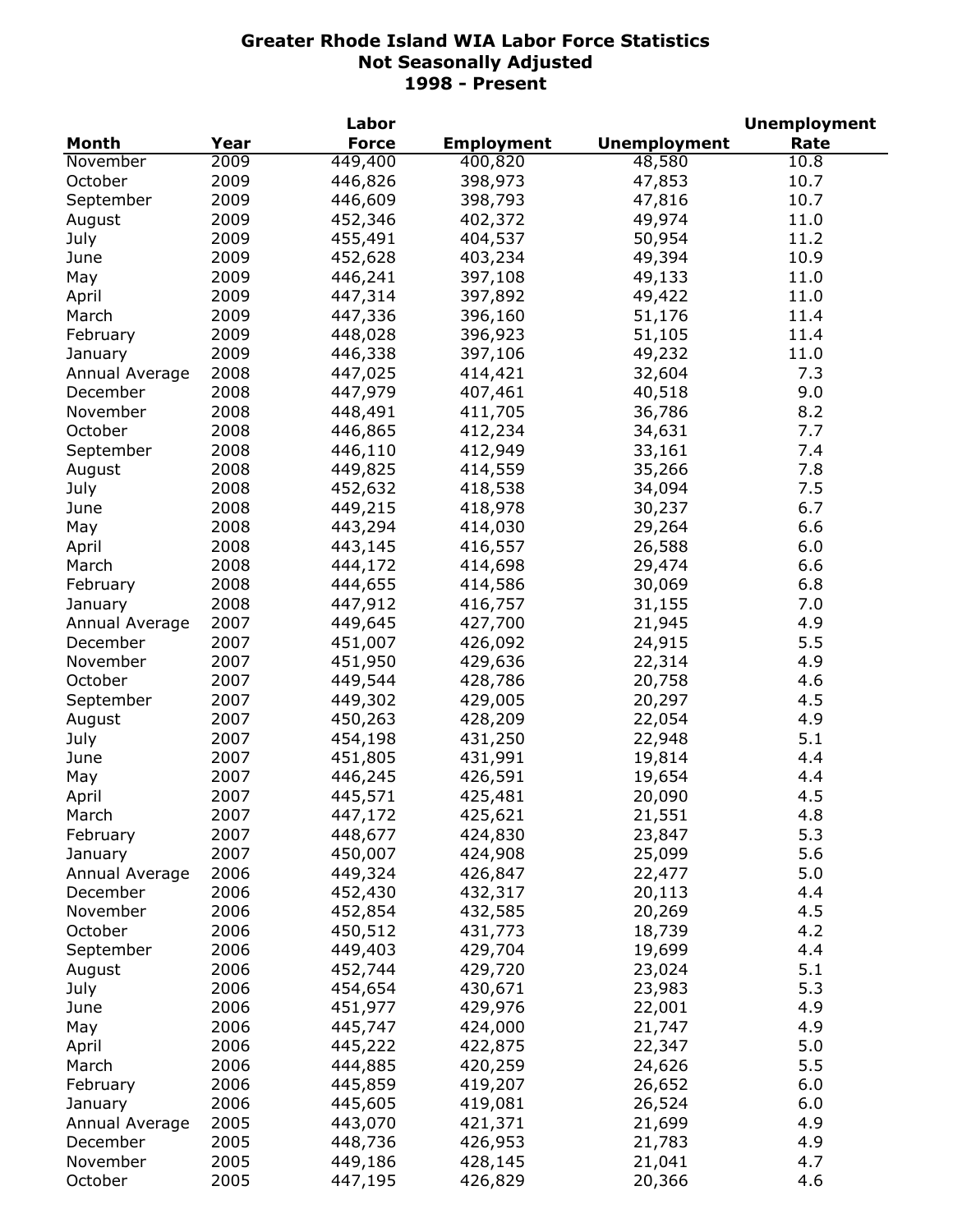|                |      | Labor        |                   |                     | <b>Unemployment</b> |
|----------------|------|--------------|-------------------|---------------------|---------------------|
| Month          | Year | <b>Force</b> | <b>Employment</b> | <b>Unemployment</b> | Rate                |
| September      | 2005 | 446,297      | 425,217           | 21,080              | $\overline{4.7}$    |
| August         | 2005 | 448,912      | 426,779           | 22,133              | 4.9                 |
| July           | 2005 | 449,038      | 426,409           | 22,629              | 5.0                 |
| June           | 2005 | 444,683      | 424,024           | 20,659              | 4.6                 |
| May            | 2005 | 437,807      | 418,725           | 19,082              | 4.4                 |
| April          | 2005 | 436,422      | 416,879           | 19,543              | 4.5                 |
| March          | 2005 | 436,644      | 413,450           | 23,194              | 5.3                 |
| February       | 2005 | 436,490      | 411,986           | 24,504              | 5.6                 |
| January        | 2005 | 435,429      | 411,061           | 24,368              | 5.6                 |
| Annual Average | 2004 | 436,744      | 414,662           | 22,082              | 5.1                 |
| December       | 2004 | 436,559      | 417,902           | 18,657              | 4.3                 |
| November       | 2004 | 437,473      | 419,545           | 17,928              | 4.1                 |
| October        | 2004 | 434,856      | 417,830           | 17,026              | 3.9                 |
| September      | 2004 | 433,848      | 416,168           | 17,680              | 4.1                 |
| August         | 2004 | 438,453      | 417,430           | 21,023              | 4.8                 |
| July           | 2004 | 442,129      | 419,130           | 22,999              | 5.2                 |
| June           | 2004 | 439,109      | 416,657           | 22,452              | 5.1                 |
|                | 2004 |              |                   | 22,052              | 5.1                 |
| May            |      | 433,358      | 411,306           |                     |                     |
| April          | 2004 | 434,519      | 410,811           | 23,708              | 5.5                 |
| March          | 2004 | 435,594      | 408,814           | 26,780              | 6.1                 |
| February       | 2004 | 436,159      | 409,653           | 26,506              | 6.1                 |
| January        | 2004 | 438,869      | 410,695           | 28,174              | 6.4                 |
| Annual Average | 2003 | 440,980      | 417,476           | 23,504              | 5.3                 |
| December       | 2003 | 440,232      | 418,902           | 21,330              | 4.8                 |
| November       | 2003 | 441,412      | 420,203           | 21,209              | 4.8                 |
| October        | 2003 | 438,748      | 418,833           | 19,915              | 4.5                 |
| September      | 2003 | 438,154      | 417,937           | 20,217              | 4.6                 |
| August         | 2003 | 442,269      | 419,084           | 23,185              | 5.2                 |
| July           | 2003 | 444,969      | 420,749           | 24,220              | 5.4                 |
| June           | 2003 | 445,113      | 421,265           | 23,848              | 5.4                 |
| May            | 2003 | 438,072      | 415,706           | 22,366              | 5.1                 |
| April          | 2003 | 439,126      | 416,255           | 22,871              | 5.2                 |
| March          | 2003 | 440,594      | 414,215           | 26,379              | 6.0                 |
| February       | 2003 | 441,989      | 414,349           | 27,640              | 6.3                 |
| January        | 2003 | 441,078      | 412,211           | 28,867              | 6.5                 |
| Annual Average | 2002 | 432,694      | 411,473           | 21,221              | 4.9                 |
| December       | 2002 | 439,505      | 416,895           | 22,610              | 5.1                 |
| November       | 2002 | 439,899      | 417,830           | 22,069              | 5.0                 |
| October        | 2002 | 437,369      | 416,388           | 20,981              | 4.8                 |
| September      | 2002 | 436,090      | 415,719           | 20,371              | 4.7                 |
| August         | 2002 | 437,195      | 414,996           | 22,199              | 5.1                 |
| July           | 2002 | 436,531      | 415,296           | 21,235              | 4.9                 |
| June           | 2002 | 432,409      | 413,457           | 18,952              | 4.4                 |
| May            | 2002 | 426,862      | 408,004           | 18,858              | 4.4                 |
| April          | 2002 | 425,605      | 406,288           | 19,317              | 4.5                 |
| March          | 2002 | 426,968      | 405,661           | 21,307              | 5.0                 |
| February       | 2002 | 428,258      | 405,970           | 22,288              | 5.2                 |
| January        | 2002 | 425,631      | 401,172           | 24,459              | 5.7                 |
| Annual Average | 2001 | 425,651      | 407,624           | 18,027              | 4.2                 |
| December       | 2001 | 427,807      | 409,996           | 17,811              | 4.2                 |
| November       | 2001 | 427,423      | 410,095           | 17,328              | 4.1                 |
| October        | 2001 | 426,213      | 409,568           | 16,645              | 3.9                 |
| September      | 2001 | 425,280      | 409,713           | 15,567              | 3.7                 |
| August         | 2001 | 425,827      | 407,835           | 17,992              | 4.2                 |